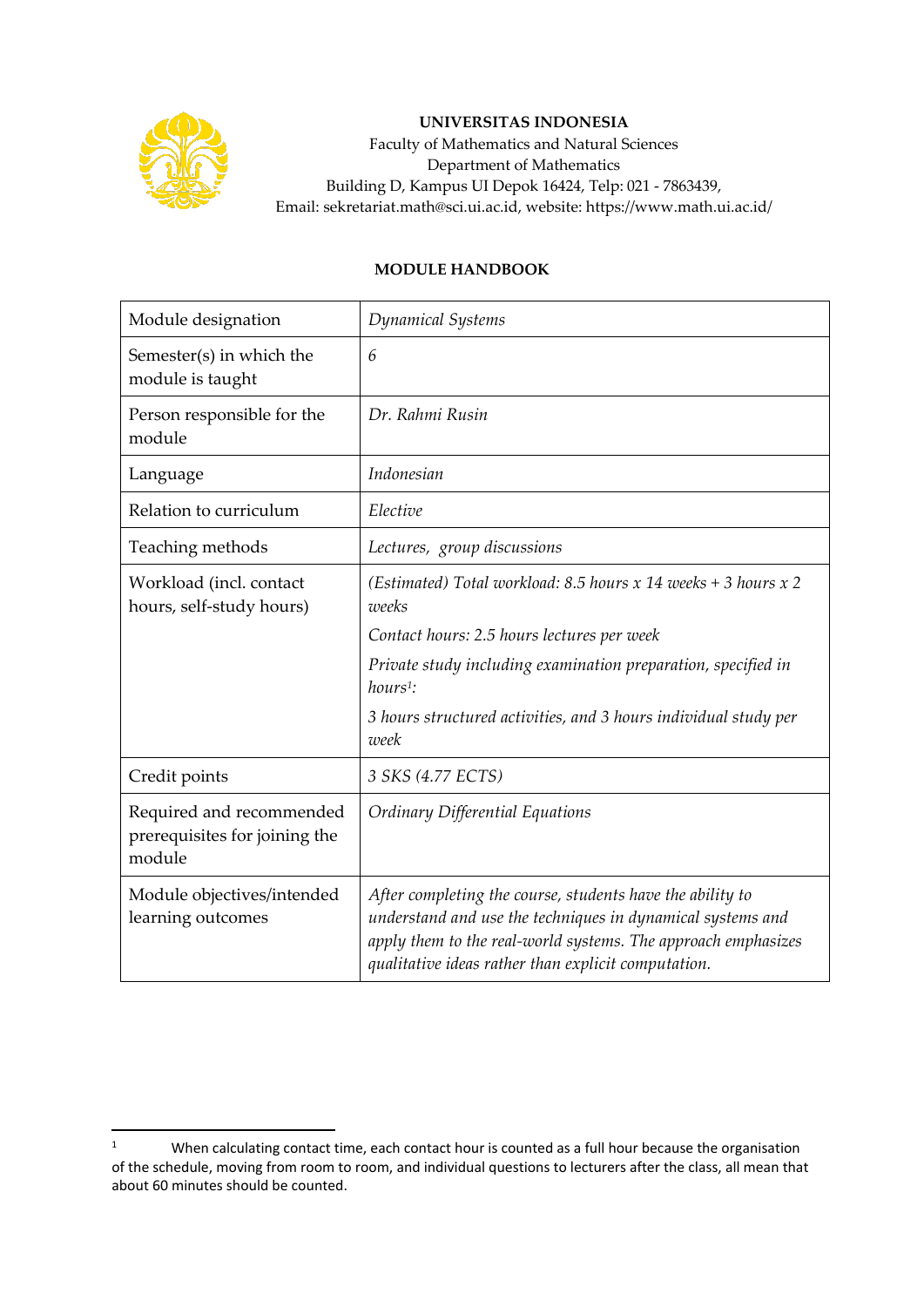| Content                               | Overview: Dynamical Systems<br>1.<br>Types of Systems<br>2.<br><b>Examples of Dynamical Systems</b><br>3.<br>System Modeling<br>4.<br>Characteristics of Dynamical Systems<br>5.<br>Existence and Uniqueness of Solutions<br>6.<br>7. Equilibrium and Nullclines<br>Stability<br>8.<br>Lyapunov Functions<br>9.<br>10. Types of Nonlinear Systems<br>11. Limit Cycles<br>12. Bifurcation                                                                                                    |
|---------------------------------------|---------------------------------------------------------------------------------------------------------------------------------------------------------------------------------------------------------------------------------------------------------------------------------------------------------------------------------------------------------------------------------------------------------------------------------------------------------------------------------------------|
|                                       | 13. Chaos<br>14. Linearization                                                                                                                                                                                                                                                                                                                                                                                                                                                              |
| <b>Examination</b> forms              | Class activities : Quiz, homework<br>1.<br>Group discussion sessions<br>2.<br>Mid-term examination<br>3.<br>Final examination<br>4.                                                                                                                                                                                                                                                                                                                                                         |
| Study and examination<br>requirements | The final mark will be weighted as follows:<br>1. Homework (20%).<br>2. Written Quiz (20%).<br>Mid-term examination (30%).<br>3.<br>4. Final examinations (30%).<br>To succesfully pass the module it requires a minimum 55% of the<br>total mark.<br>Mark<br>Grade<br>$85 - 100$<br>А<br>$80 - 85$<br>$A-$<br>$75 - 80$<br>$B+$<br>$70 - 575$<br>$\boldsymbol{B}$<br>$65 - 570$<br>$B-$<br>$60 - 5$<br>$C+$<br>$55 - 60$<br>$\mathcal{C}_{0}^{0}$<br>$40 - 55$<br>D<br>$<$ 40<br>$E_{\rm}$ |